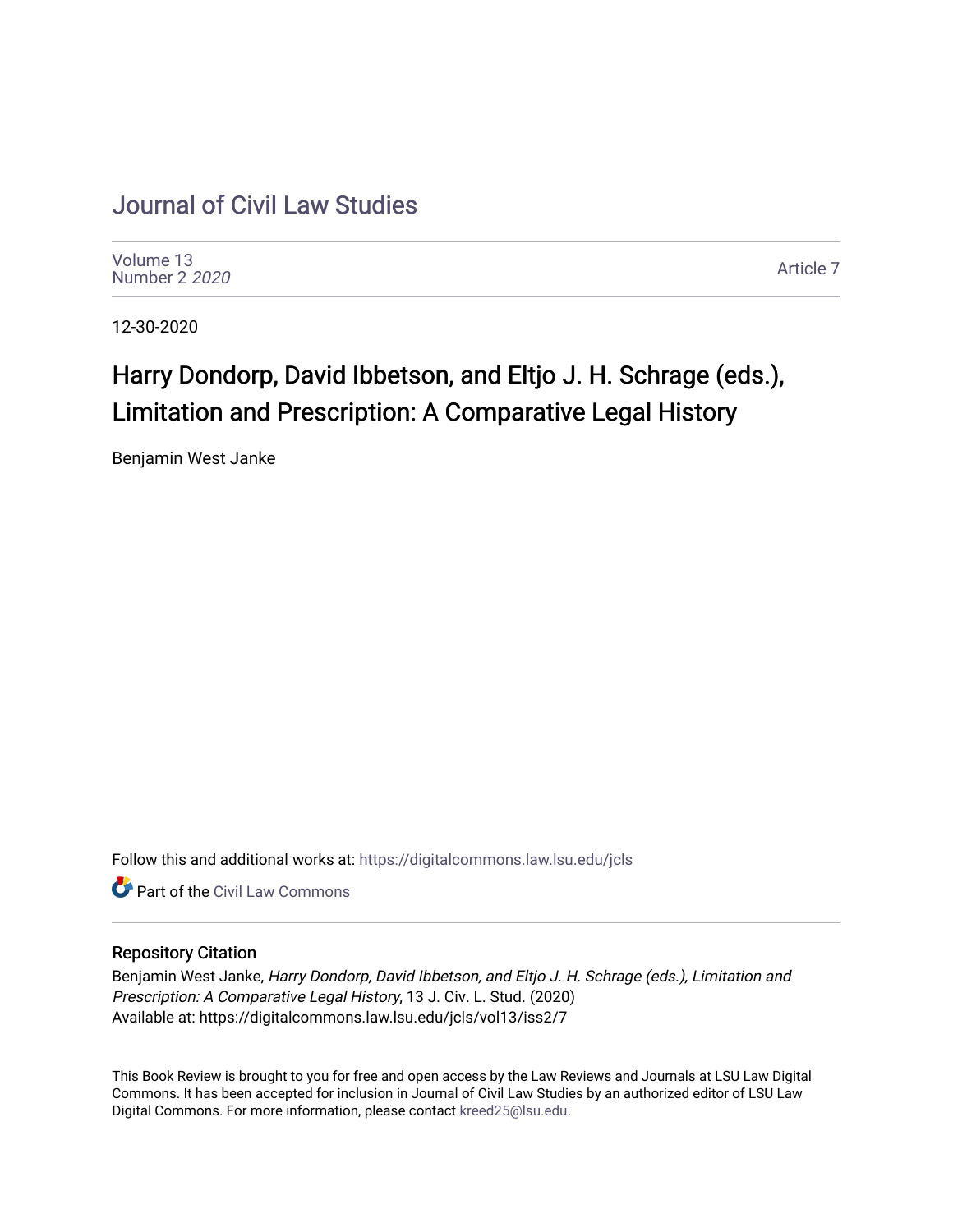### **BOOK REVIEW**

LIMITATION AND PRESCRIPTION: A COMPARATIVE LEGAL HISTORY, edited by Harry Dondorp, David Ibbetson, Eltjo J. H. Schrage (Duncker & Humblot 2019), ISBN 978-3-428-55626-7, 679 pp., €109.90.

To the uninitiated, it would seem that prescription, as a source of comparative law, is not as rich as other areas of study. After all, numbers are mere expressions of the universal mathematical language. The selection of a number for any particular "prescription" is equally arbitrary (and necessary) in civil law, common law, and mixed jurisdictions.<sup>[1](#page-1-0)</sup> It has often been lamented, including by the subject book's editors, that "[s]urprisingly little academic attention has been devoted traditionally to the doctrine of limitation as a general topic,"[2](#page-1-1) especially until the late-twentieth century. The editors rightly acknowledge exceptions to that gap,<sup>[3](#page-1-2)</sup> and recent Continental law reforms, including in France and in Germany, have engendered renewed interest since the turn of this past century.<sup>[4](#page-1-3)</sup>

<span id="page-1-4"></span><span id="page-1-0"></span><sup>1.</sup> Douglas Nichols, *Contra Non Valentem*, 56 LA. L. REV. 337, 347 (1995) ("Civilians and common-law scholars alike concede that prescription and limitations are as arbitrary as they are necessary").

<span id="page-1-1"></span><sup>2.</sup> LIMITATION AND PRESCRIPTION: A COMPARATIVE LEGAL HISTORY 3 (Harry Dondorp, David Ibbetson & Eltjo J. H. Schrage eds., Duncker & Humblot  $2019$ ).

<span id="page-1-2"></span><sup>3.</sup> *Id.* (citing, *e.g.*, REINHARD ZIMMERMANN, COMPARATIVE FOUNDATIONS OF A EUROPEAN LAW OF SET-OFF AND PRESCRIPTION (2002)).

<span id="page-1-3"></span><sup>4.</sup> *See, e.g.*, François-Xavier Licari, *Le nouveau droit français de la prescription extinctive à la lumière d'expériences étrangères récentes ou en gestation (Louisiane, Allemagne, Israël)*, 61 REVUE INTERNATIONALE DE DROIT COMPARÉ [RIDC] 739 (2009); Francis Limbach*, Droit français et allemand de la prescription: zones de lumière et zones d'ombre*, 42 REVUE LAMY DROIT DES AFFAIRES 105 (2009); Dossier Dalloz, *Réforme de la prescription (loi no. 2008-561 du 17 juin 2008 portant Réforme de la prescription en matière civile)*. One regrettable feature of the work is the absence of Louisiana law, which is ample and a fertile ground for discussion as a mixed jurisdiction. While the work does analyze other mixed jurisdictions (especially Scotland), there are unique aspects of prescription in Louisiana—especially as it relates to grounds for suspension and interruption that would have provided useful opportunity for commentary. For example, the longer than usual gap between Louisiana's general one-year liberation prescriptive period for most tort claims and the ten-year period for most contract claims likely gives rise to more opportunities to invoke suspension including through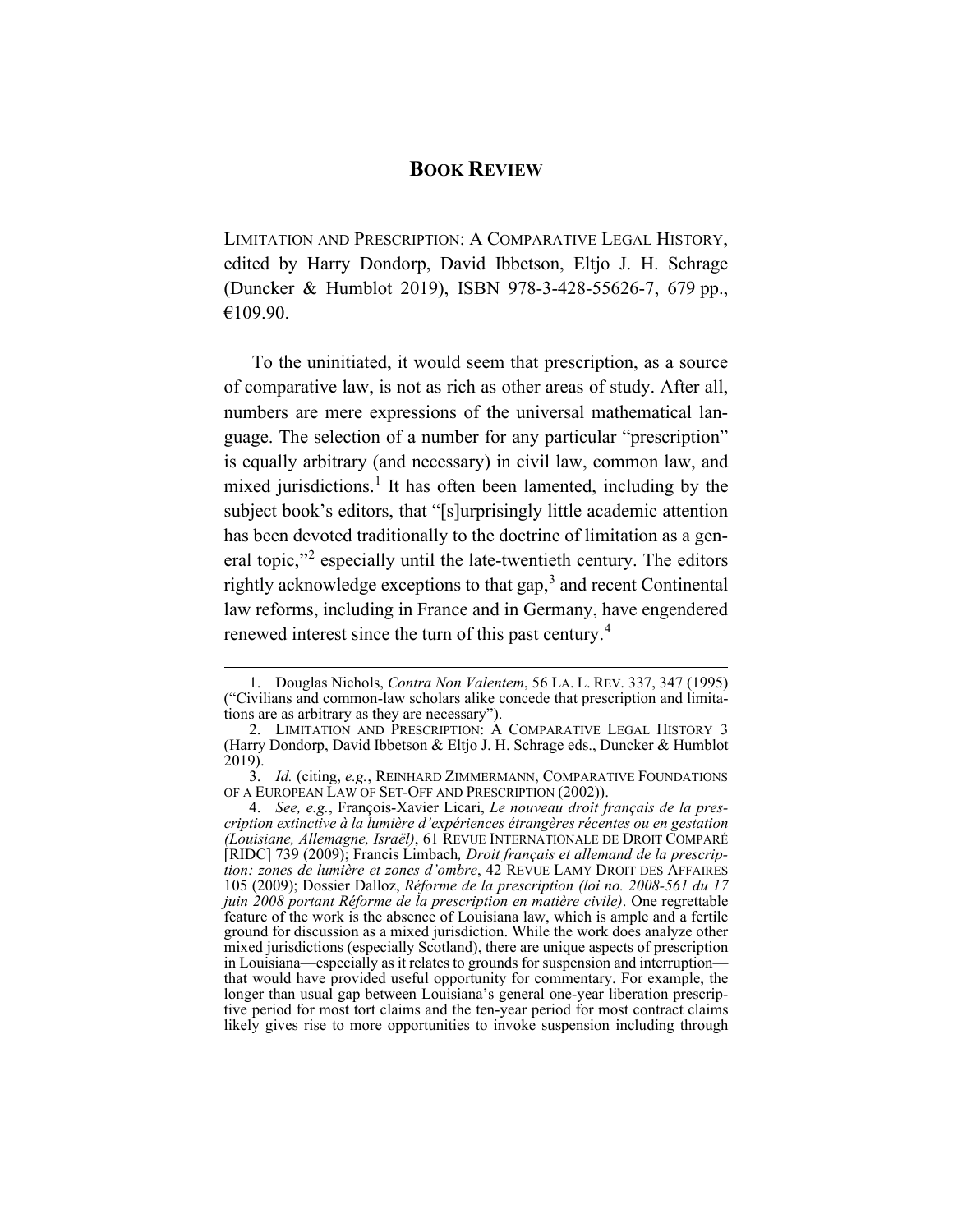For some time, limitation and prescription got short shrift—owing either to inherently flawed efforts to attempt interpretation out of something that is so "numerical, mathematical, [and] automatic" or to the fact that at least in most civil law jurisdictions, prescription "is relegated to the end of the Code, as if to challenge the great com-mentators to reach it before they run out of breath or die."<sup>[5](#page-2-0)</sup> Through the intrepid efforts of editors Harry Dondorp, David Ibbetson, and Eltjo J. H. Schrage, *Limitation and Prescription: A Comparative Legal History* is evidence of a groundswell in scholarship focusing on limitations and prescription from historical and comparative perspectives.

*Limitation and Prescription* is the thirty-third contribution to the series *Comparative Studies in Continental and Anglo-American Legal History*. The first *band*, *Englische und kontinentale Rechtsgeschichte: ein Forschungsprojekt (English and Continental Research History: A Research Project*) (Helmut Coing & Knut Wolfgang Nörr eds., 1985), set the course for the object of the project: to compare various legal topics across jurisdictions and legal systems through the commission of essays of the current thinking on those topics. In fidelity to those who have reviewed previous contributions to the series, which includes one of the editors of this contribution, $<sup>6</sup>$  $<sup>6</sup>$  $<sup>6</sup>$ </sup> the second and more challenging goal of the project is for the organizers of each *band*—who are themselves experts in their fields—"to

*contra non valentem*. But to be fair, this work does not endeavor to provide a comprehensive treatise on prescription.

<span id="page-2-0"></span><sup>5.</sup> *See* J. Denson Smith, *Forward*, *in* 5 CIVIL LAW TRANSLATIONS iii, 459, 461 (La. State L. Inst. trans., West Publ'g 1972) (citing Jean C. Carbonnier, *Notes on Liberative Prescription*, 50 RTDCiv. 171–81 (1952)).

<span id="page-2-1"></span><sup>6.</sup> *See* David Ibbetson's book review of ITINERA FIDUCIAE: TRUST AND TREUHAND IN HISTORICAL PERSPECTIVE (Richard Helmholz & Reinhard Zimmermann eds., 1998), the nineteenth *band* of *Comparative Studies in Continental and Anglo-American Legal History*, in 4 EDINBURGH L. REV. 244 (2000), wherein the reviewer notes of the series:

Its recipe for success is well-tried: collect together specialists from different jurisdictions, facilitate debate amongst them in a spirit of critical co-operation, then publish the papers summarising their detailed researches together with an introduction by the convenor or convenors of the group—themselves experts in the field—gathering together the common themes which have emerged.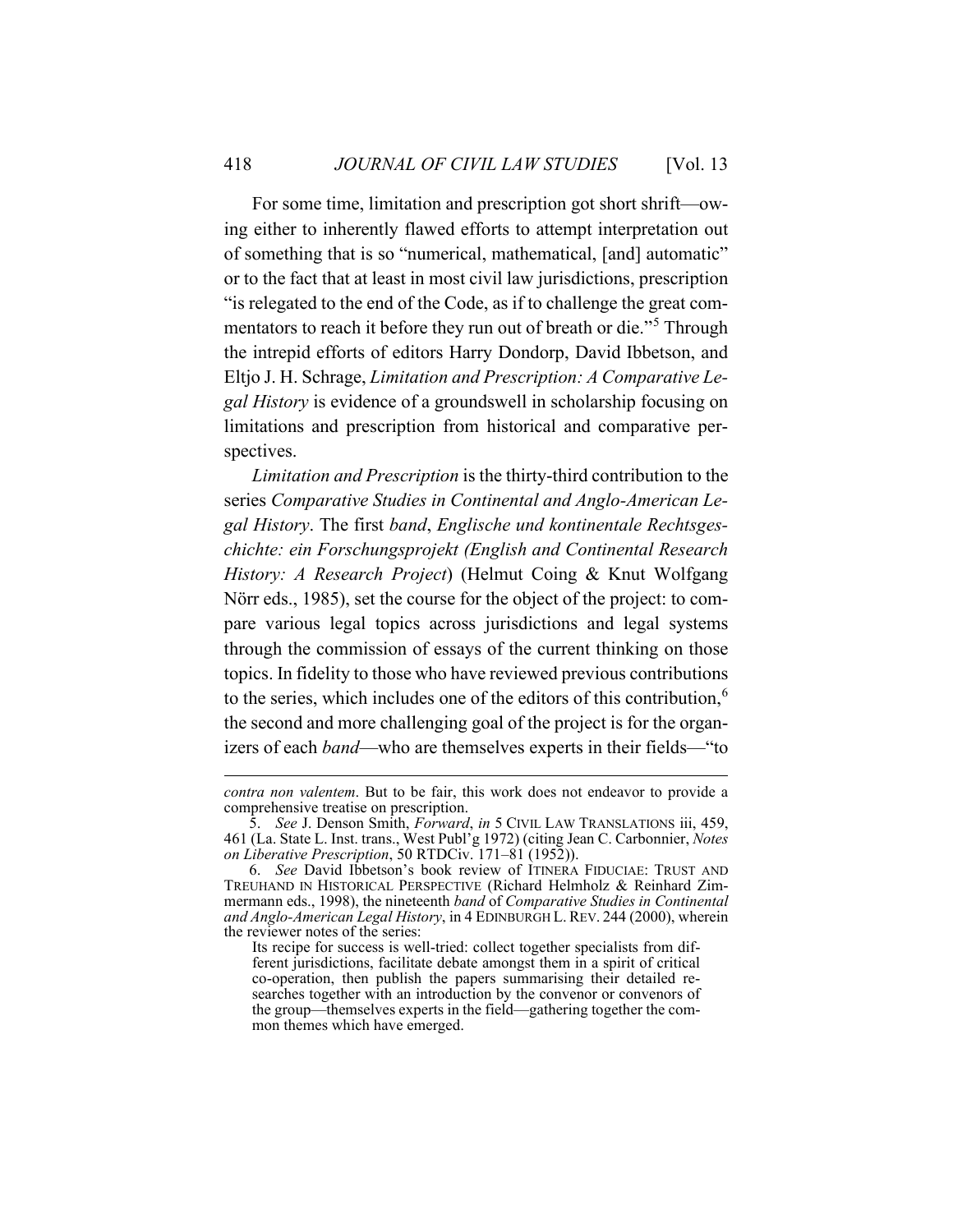rise above the terminology and technicality of each system of law and seek out the points of real similarity and difference," an endeavor requiring "leadership, scholarship, patience and diplomacy, not to mention a keen awareness of linguistic and cultural differ-ences."<sup>[7](#page-3-0)</sup>

Under this framework, the editors' introduction could just as well be an epilogue, save for one important caveat: for purposes of terminology, the reader should be cautious not to depart their familiar legal system and wade into the waters of whichever system is foreign (civil or common) without some orientation in language including language that changes over time. A contemporary civilian, for example, might view "prescription" both as a mode of acquisition of rights (acquisitive prescription) as well as a mode of discharging debts (liberative prescription), just as, for example, German law distinguishes *Ersitzung* and *Verjährung.* This is so despite the fact that early-modern civilian jurists focused primarily on acquisitive prescription in their study of "prescription." For example, Giovanni Balvo's *Tractatus de praescriptionibus* and Robert-Joseph Pothier's *Traité de la possession et de la prescription* primarily focused on acquisitive prescription; Pothier addressed liberative prescription separately in his *Traité des obligations*. [8](#page-3-1) But the contemporary civilian may be surprised to learn that the "Statute of Limitation of Prescription" of 1540, as explained in David Ibbetson's examination of early modern English law, only concerns real rights (curtailing periods that had become "absurdly long" and reducing them to fifty or sixty years—eye-popping by today's standards). $9$  The study of English law barring actions as a result of inaction is covered elsewhere, in Professor Ibbetson's study of "The Limitations Act of 1624."[10](#page-3-3)

<span id="page-3-3"></span><span id="page-3-2"></span><span id="page-3-1"></span><span id="page-3-0"></span><sup>7.</sup> *See Preface* in LIMITATION AND PRESCRIPTION: A COMPARATIVE LEGAL HISTORY, *supra* note [2.](#page-1-4)

<sup>8.</sup> *Id.* at 10.

<sup>9.</sup> *Id.* at 213, 218.

<sup>10.</sup> *Id.* at 222.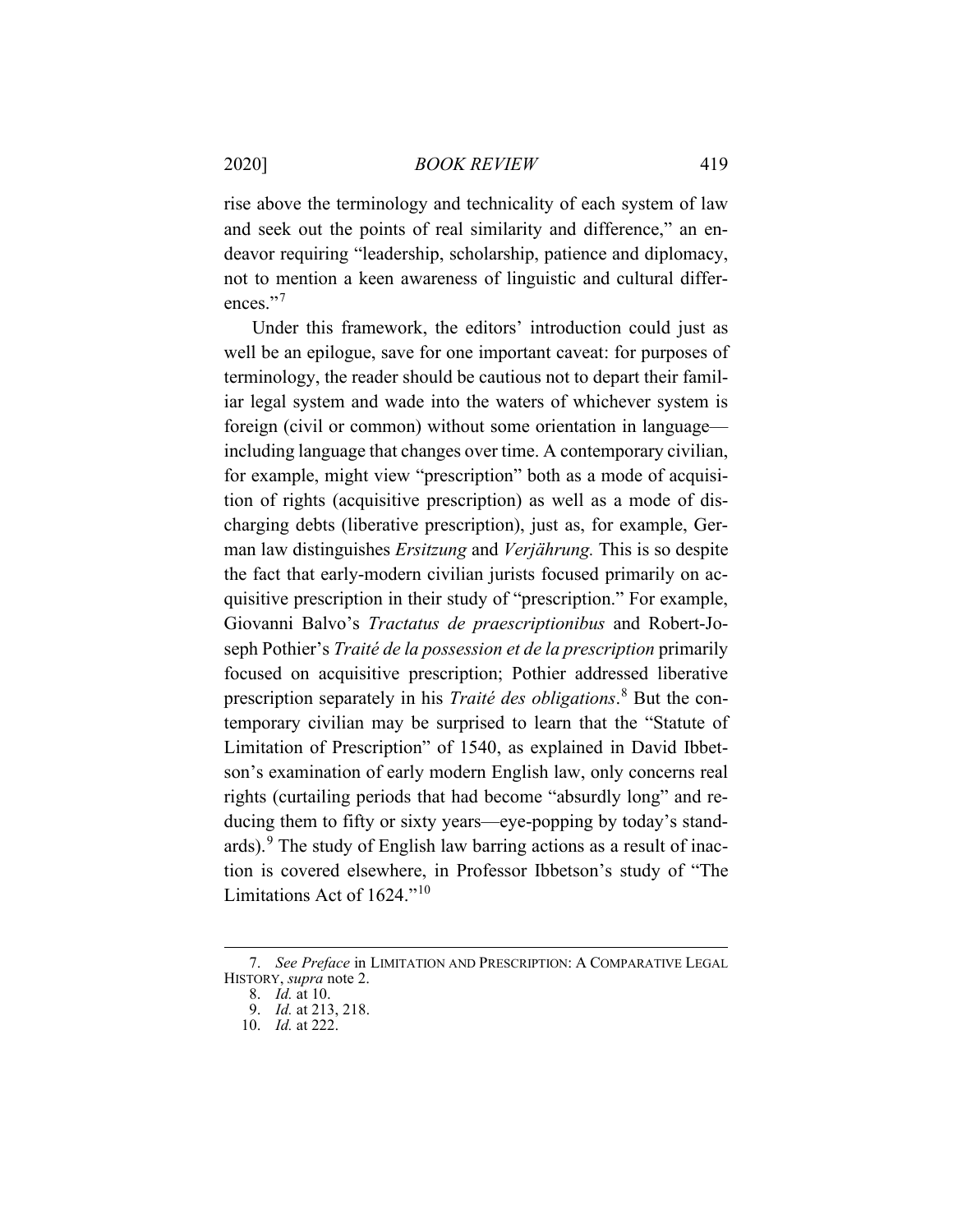The editors observe that by the early-modern era, just as the language of "limitation" had gained a foothold in the common law, so too did it have its place in procedural law.[11](#page-4-0) This placement in the common law is in contrast with civil law jurisdictions, where liberative prescription is generally considered an area of substantive law. As such, the editors instruct that there is an important distinction "between civil obligations, which the law recognizes and enforces, and natural obligations, rights and duties the law merely recog-nizes."<sup>[12](#page-4-1)</sup> This dichotomy presents a noteworthy comparison both within the civil law and between civil and common law. In the civil law, the substantive civil obligation is extinguished through the passage of time. The interpretation of whether the natural obligation remains, however, has changed over time in civil law systems. For example, in Martin Schermaier's contribution, *Contemporary Use of Roman Rules: Prescription and Limitation in the Usus Modernus Pandectarum*, [13](#page-4-2) the author observes that medieval jurists rejected the notion that a natural obligation remained beyond the civil obli-gation,<sup>[14](#page-4-3)</sup> and later scholars such as Raimond Théodore Troplong would agree. This is in contrast with contemporary French and German interpretations, where a debtor who mistakenly makes a payment beyond the limitation period cannot later recover the payment because the natural obligation remains.<sup>[15](#page-4-4)</sup> In this civil law construct, the limitation is still a substantive defense notwithstanding the survival of the natural obligation. At common law, the limitations period is raised as a procedural defense. In both systems, however, the defense must be pleaded.<sup>[16](#page-4-5)</sup>

<span id="page-4-0"></span>With this backdrop, the editors rightly caution that the study of limitations and prescription from a Continental and Anglo-

<sup>11.</sup> *Id.* at 34, 226.

<sup>12.</sup> *Id.* at 11.

<sup>13.</sup> *Id.* at 297.

<sup>14.</sup> *Id.* at 307.

<sup>15.</sup> *Id.* at 13.

<span id="page-4-5"></span><span id="page-4-4"></span><span id="page-4-3"></span><span id="page-4-2"></span><span id="page-4-1"></span><sup>16.</sup> There is draft legislation in Louisiana, which is currently under study, that would allow for Louisiana courts to recognize *sua sponte* defenses of prescription in certain limited cases involving consumer debt.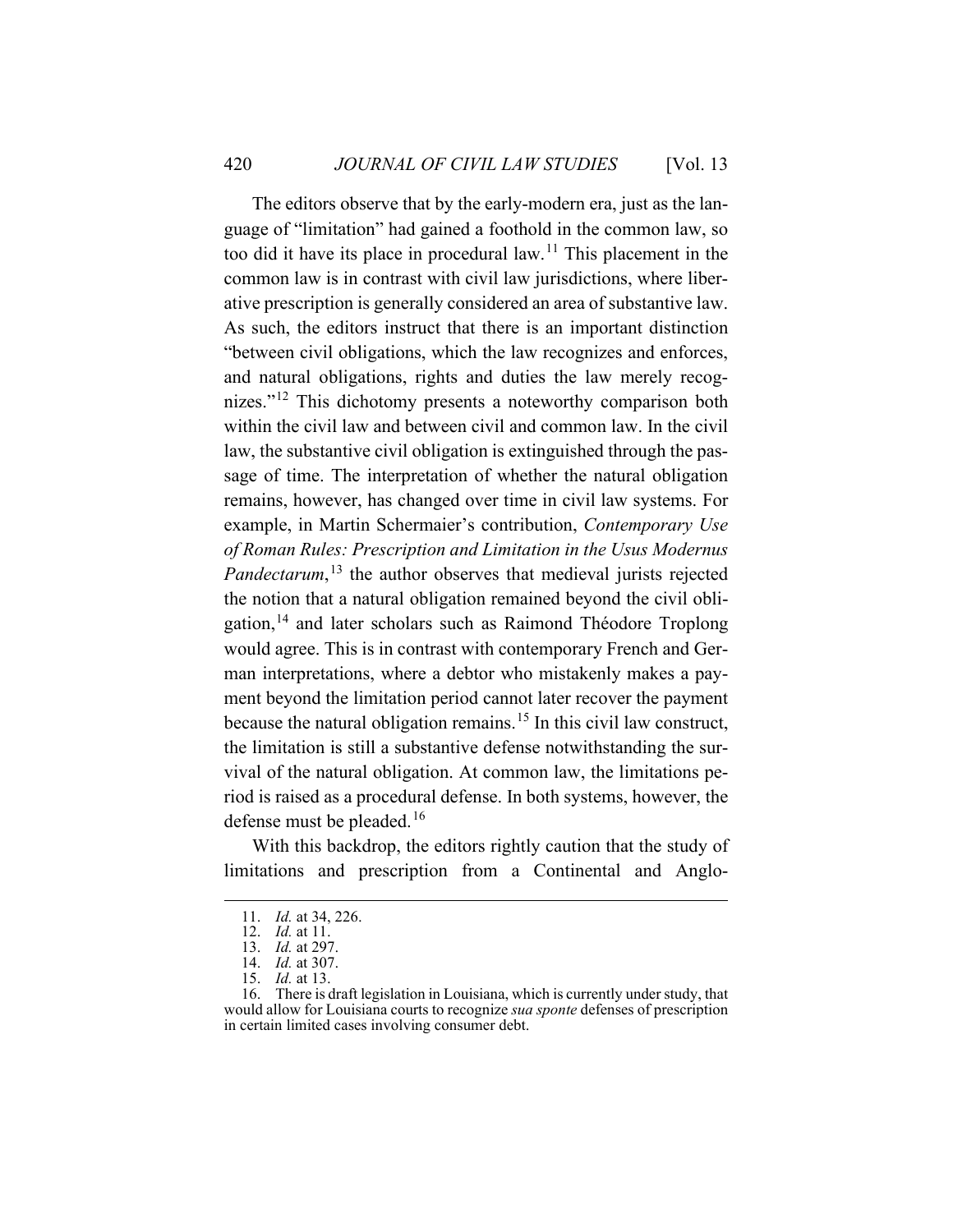American framework is rife with concepts that do not fully equate, such as with civil law acquisitive prescription and common law "prescription."<sup>[17](#page-5-0)</sup> Even where there are general equivalents, such as between civil law liberative prescription and common law limitation, the effects differ. Justinian was responsible for the "double parentage" of *praescriptio*, combining *usucapio* as a mode of acquisition of ownership with *praescriptio* as a defense of limitation, merg-ing both institutions into one.<sup>[18](#page-5-1)</sup> The marriage makes sense in many respects, as both share a similar balancing of interests of claimants and defendants, and the tension between social order, legal security, and equity.[19](#page-5-2) On the other hand, as observed in David Deroussin's contribution, *Le Droit Français des Prescriptions depuis 1804, ou l'impossible simplicité*,<sup>[20](#page-5-3)</sup> there is considerable disagreement regarding the utility of this merger when many scholars consider liberative and acquisitive prescription as "two species" based on "different principles."[21](#page-5-4)

Considering that "prescription" from either perspective shares common roots with Roman law and Canon law, and that it developed somewhat independently for at least some period of time in each of the Anglo-American and Continental law traditions, it is inevitable that attempts to harmonize the terminology will prove maddening. There are seldom any perfect translations in an area of study replete with rough equivalents and false cognates. In David Ibbetson's contribution, *Limitations and Prescription in Early-Modern England*, he observes that the lack of "common terminology to refer to the situations where lapse of time barred or created rights suggests strongly that there was no common conception of the lapse of

<sup>17.</sup> *Id.* at 10.

<sup>18.</sup> *Id.* at 21.

<span id="page-5-4"></span><span id="page-5-3"></span><span id="page-5-2"></span><span id="page-5-1"></span><span id="page-5-0"></span><sup>19.</sup> *Id.* at 36 (citing, *e.g.*, Bigot de Préameneu's report to the *Corps législatif* in preparation of the French *Code civil*, *in* 15 PIERRE-ANTOINE FENET, RECUEIL COMPLET DES TRAVAUX PRÉPARATOIRES DU CODE CIVIL 573–75 (1827; repr. Osnabrück 1968)).

<sup>20.</sup> *Id.* at 459.

<sup>21.</sup> *Id.* at 480.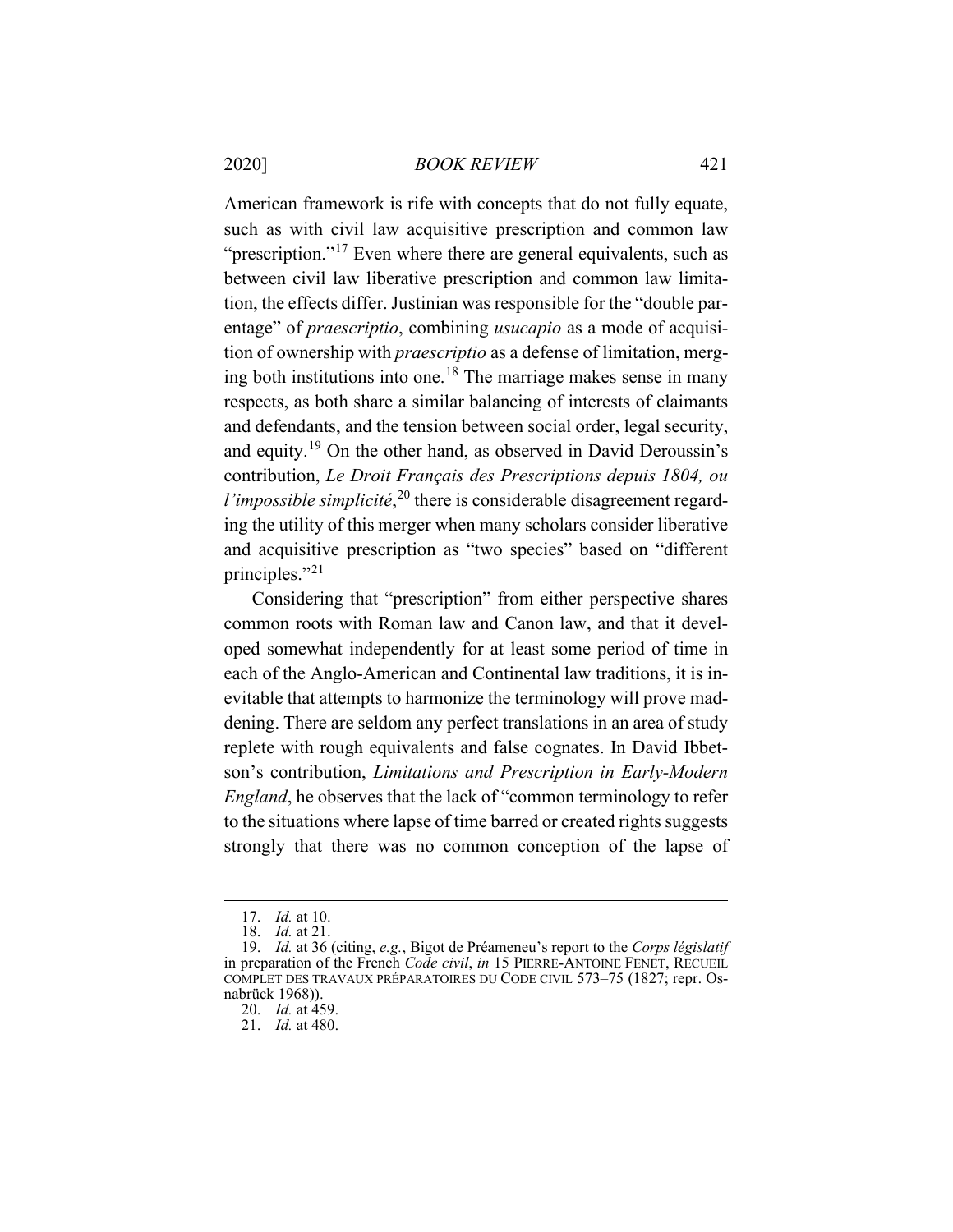time,"[22](#page-6-0) as he bluntly assesses that "[t]here is little to be proud of in the development of the English law of limitation and prescription."[23](#page-6-1) One can quickly appreciate the "leadership, scholarship, patience, and diplomacy, not to mention a keen awareness of linguistic and cultural differences"[24](#page-6-2) required of the *Comparative Studies* project and especially with respect to limitations and prescription. Equally engaging in this particular *band* is the extent to which the "good faith" (with Canon law roots) is pervasive in the *praescriptio*, as would be required of the likes of Bartolus de Saxoferrato, but vigorously disputed by others.

Even within each legal system, there are a multitude of different grounds for extinguishing rights by the passage of time other than just by prescription, such as abandonment, *péremption*, *déchéance*, and *forclusion*, *délai préfix*. Some systems provide for a "long stop" period, or a *délai-butoir*, which is usually distinguished from a peremptive limitation. Further complicating matters, the editors note that there are at least three different interpretations of determining the point of accrual of a limitation period.<sup>[25](#page-6-3)</sup> Some of those methods are intended to provide for objective certainty, but despite those best intentions, courts have determined strict application of the point of accrual may violate a plaintiff's fundamental rights.<sup>[26](#page-6-4)</sup> The calculations relative to the interruption and suspension of prescription, including the application of *contra non valentem*, are no less controversial either. So then, for the neophyte who views prescription as a simple application of numbers, one can quickly appreciate that the academic study of prescription is not as simple as it seems.

French jurist Jean Carbonnier once questioned the paradox between the intense judicial initiative in the field of prescription,

<sup>22.</sup> *Id.* at 213.

<sup>23.</sup> *Id.*

<sup>24.</sup> *Id.* at *Preface*.

<sup>25.</sup> *Id.* at 39.

<span id="page-6-4"></span><span id="page-6-3"></span><span id="page-6-2"></span><span id="page-6-1"></span><span id="page-6-0"></span><sup>26.</sup> *Id.* (citing a case where the European Court of Human Rights found that the Swiss objective limitation of ten years, which runs regardless of the plaintiff's knowledge, infringed the plaintiff's right to a fair trial).